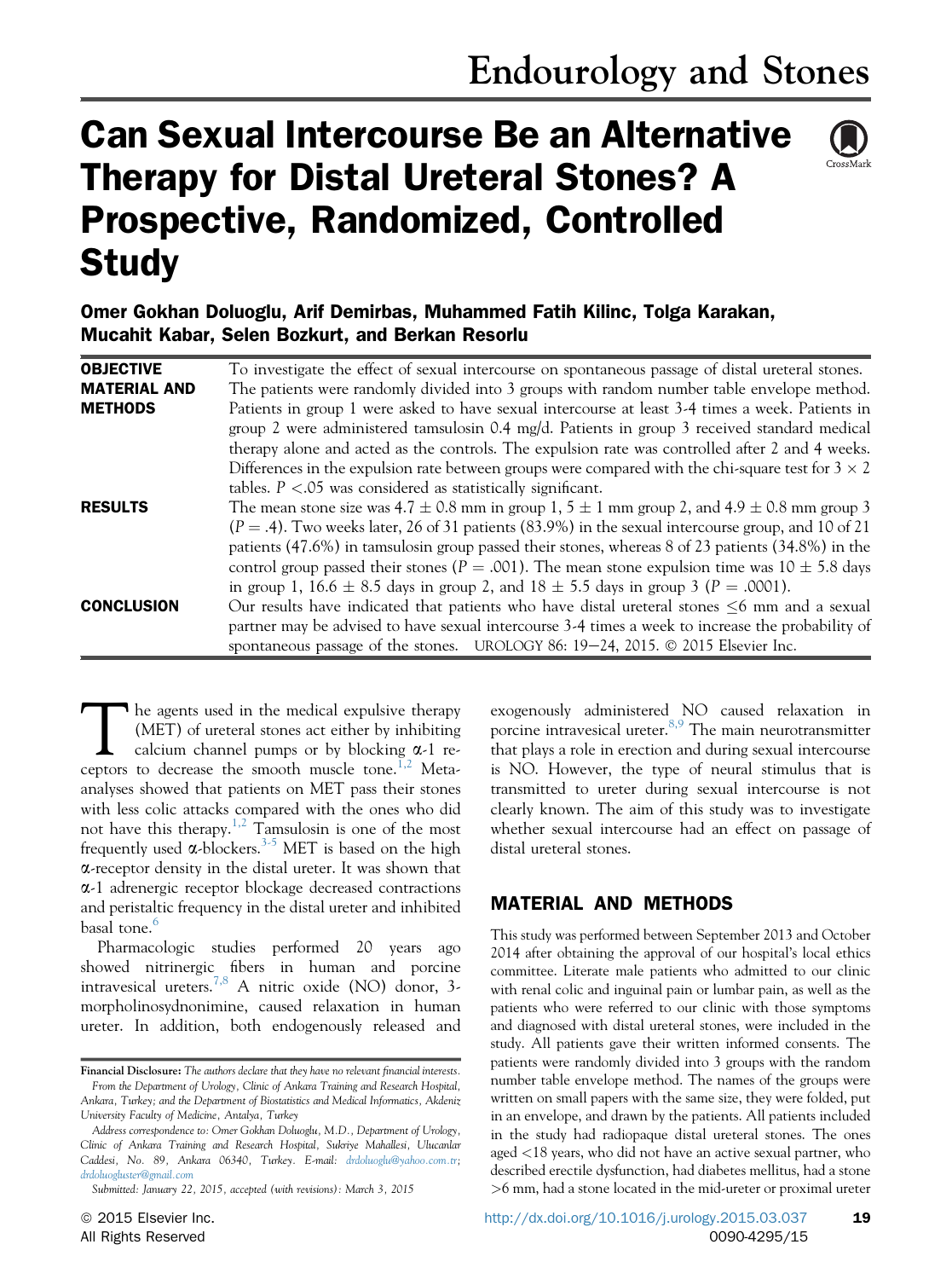<span id="page-1-0"></span>

(above iliac vessels), had nonopaque or multiple stones, had urinary tract infection, had severe hydronephrosis, had a history of stone passage or previous endoscopic or open ureteral surgery, had high serum creatinine levels, and the ones who previously used a-1 adrenergic receptor or calcium canal blockers were excluded.

The age of the patient and the size and side of the stone were noted. The size of the stone was determined by measuring the longest diameter of the stone on plain urinary tract x-ray. All patients were prescribed hyoscine-N-butyl bromide (Buscopan, Boehringer Ingelheim) 10 mg twice daily orally and 75 mg diclofenac injections, when needed. In addition, all patients were advised to drink 2 L of water at minimum. The patients in the sexual intercourse group (group 1) were told to have sexual intercourse at least 3 times a week. Tamsulosin group (group 2) was given 0.4 mg/d tamsulosin. Group 3 received symptomatic therapy alone and acted as the control group. Sexual intercourse and masturbation were prohibited in groups 2 and 3 throughout the treatment period. On follow-up, all patients filled in questionnaires

considering the number of the pain episodes, the need for analgesic injections, and the number of sexual intercourses.

All patients had plain urinary tract x-ray, urinary tract ultrasonography, noncontrast computerized tomography, and urinalysis before study, and their urea and creatinine levels were measured. Patients were followed-up with plain urinary tract x-ray, ultrasonography, and urinalysis every week until the passage of the stone or for a maximum period of 4 weeks. Passage of the stone was determined by declaration of the patient and loss of the radiopaque appearance of the stone on plain urinary tract x-ray. On follow-up, plain urinary tract r-ray images of the patients were seen and analyzed by an urologist (MFK) blinded to the group of the patients.

Before patient recruitment, the sample size required for each arm was calculated on the basis of previous studies that predicted stone expulsion rate as 90% and 65% with and without tamsulosin therapy, respectively, with a difference of  $25\%$ .<sup>[10-12](#page-4-0)</sup> Because stone expulsion rate in the sexual intercourse group has not been studied before, we estimated the sample size similar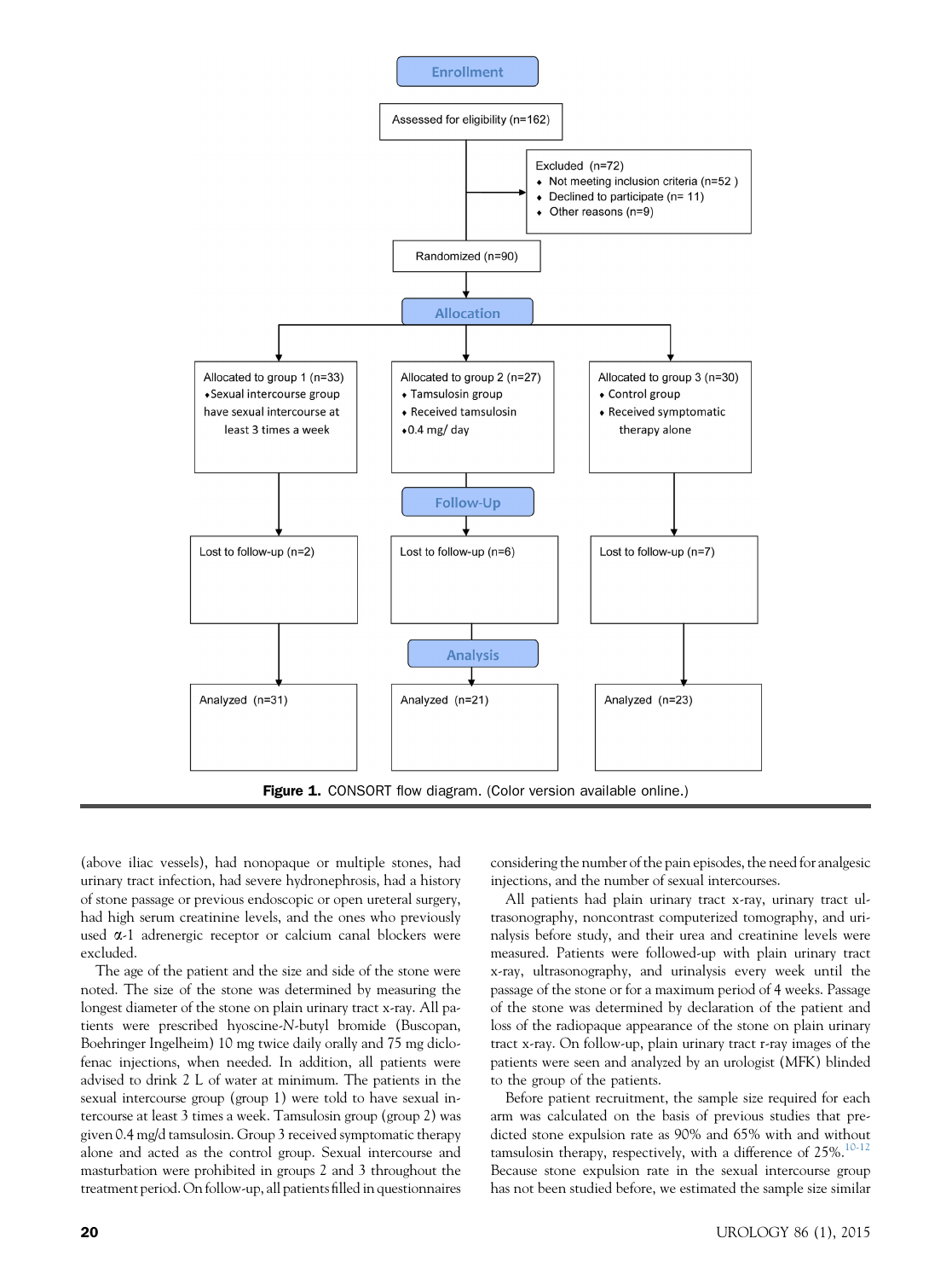

Figure 2. Expulsion rate after 2 and 4 weeks of groups. (Color version available online.)

to tamsulosin and control groups. Thirty-three patients in each arm were estimated to provide 80% power with a type II statistical error of 20% and a type I statistical error of 5%. In addition, we applied post hoc power analysis after the comparison of the sexual intercourse, tamsulosin, and control groups. The power was calculated as 80% between tamsulosin and sexual intercourse groups and as 97.3% between control and sexual intercourse groups. A post hoc power analysis was performed to assess the power of the hypotheses test to detect differences in "passage" rates between the 3 groups.

The data analyses were performed with PASW 18 (SPSS, IBM, Chicago, IL) software. Kolmogorov-Smirnov and P-P plot tests were used to verify the normality of the distribution of continuous variables. The results were reported as means  $\pm$ standard deviations, or in situations in which the distributions were skewed, as the median (minimum-maximum). Categorical variables were given as percentages. All statistical tests were 2-tailed. Differences in the success rates among the groups were compared with the chi-square test for  $3 \times 2$  tables. Continuous variables were analyzed with the Kruskal-Wallis test.  $P < 05$  was considered as statistically significant.

#### RESULTS

A total of 90 male patients were randomly divided into 3 groups with the random number table envelope method. Fifteen patients were excluded because of loss to followup. Thirty-one patients in group 1, 21 patients in group

2, and 23 patients in group 3 completed the study ([Fig. 1\)](#page-1-0). The mean ages of the patients in groups 1, 2, and 3 were  $34.9 \pm 10.6$ ,  $39.3 \pm 8.1$ , and  $34 \pm 10.4$  years, respectively ( $P = .07$ ). The mean stone size was 4.7  $\pm$ 0.8 mm in group 1, 5  $\pm$  1 mm in group 2, and 4.9  $\pm$ 0.8 mm in group 3 ( $P = .4$ ). The difference among the groups was not statistically significant. The sides of the stones were similar in all groups  $(P = .31)$ .

Two weeks later, 26 of 31 patients (83.9%) in the sexual intercourse group, 10 of 21 patients (47.6%) in the tamsulosin group, and 8 of 23 (34.8%) patients in the control group passed their stones ( $P = .001$ ). At the end of the fourth week, 29 of 31 patients (93.5%) in the sexual intercourse group, 17 of 21 patients (81%) in tamsulosin group, and 18 of 23 patients (78.3%) in the control group passed their stones ( $P = .23$ ; Fig. 2).

The mean stone expulsion time was  $10 \pm 5.8$  days in group 1, 16.6  $\pm$  8.5 days in group 2, and 18  $\pm$  5.5 days in group 3 ( $P = .0001$ ). The analgesic needs in groups 1, 2, and 3 were found as  $1.04 \pm 0.5$ ,  $1.8 \pm 1.1$  and  $2.3 \pm 1.04$ times, respectively ( $P = .001$ ; [Table 1](#page-3-0)). The patients that could not pass their stones at the end of 4 weeks (2 patients in group 1, 4 patients in group 2, and 5 patients in group 3) were treated successfully with ureterorenoscopic lithotripsy. None of the patients had treatment-related adverse effects in the follow-up period. Post hoc power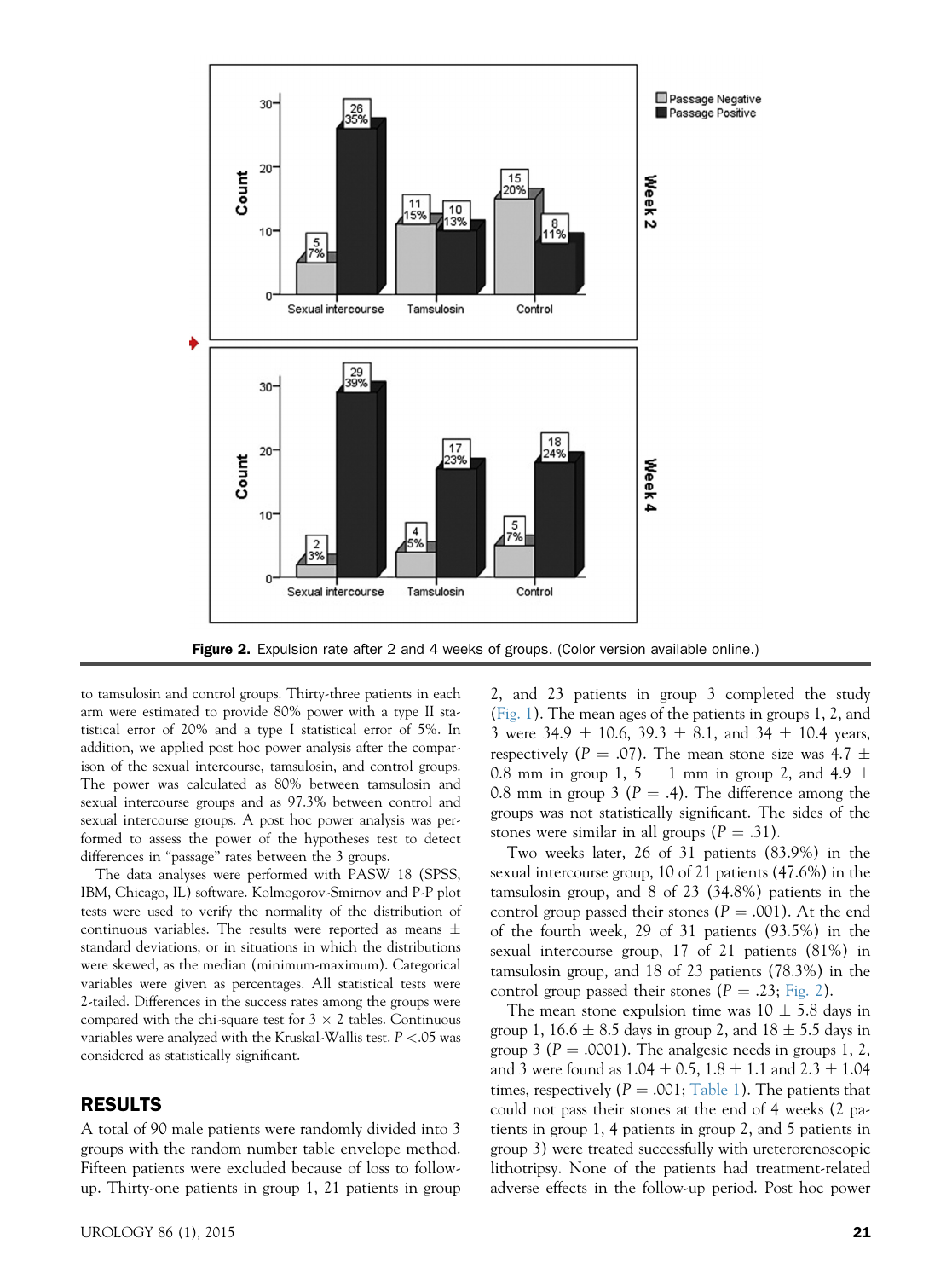<span id="page-3-0"></span>

|                                                      | Group 1      | Group 2      | Group 3      | P Value  |
|------------------------------------------------------|--------------|--------------|--------------|----------|
| Expulsion rate (%) after 2 wk                        | 83.9         | 47.6         | 34.8         | $.001*$  |
| Expulsion rate (%) after 4 wk                        | 93.5         | 81           | 78.3         | .23      |
| Expulsion time (d), mean $\pm$ SD                    | $10 + 5.8$   | $16.6 + 8.5$ | $18 + 5.5$   | $.0001*$ |
| Need for analgesic (times, injection), mean $\pm$ SD | $1.04 + 0.5$ | $1.8 + 1.1$  | $2.3 + 1.04$ | $.001*$  |

\* Statistically significant.

analysis was performed and the power of our test in analyzing the difference in "passage" rates among the 3 groups was found as 98.0%.

#### COMMENT

Ureteral peristalsis is a myogenic process that regulates urine transport, and it is controlled by autonomic nervous system.<sup>[13](#page-4-0)</sup> Distal ureter is rich in  $\alpha$ -1 adrenergic re $c$ eptors.<sup>[13](#page-4-0)</sup> Alpha 1 adrenergic receptor blockage was shown to decrease peristaltic frequency and basal ureteral tone.<sup>[14](#page-4-0)</sup> On the basis of those data, many studies have shown that distal ureteral stones can be successfully treated with different a-adrenergic receptor blockers.[2,4,5,10](#page-4-0) Those findings made MET the first-line treatment in patients who do not need surgery.<sup>[15](#page-4-0)</sup>

NO is a known nonadrenergic, noncholinergic inhibitory neurotransmitter of both central and peripheral neurons.[16,17](#page-4-0) Nitrinergic fibers have been shown in human and porcine intravesical ureters about 20 years ago.<sup>[7,8](#page-4-0)</sup> In addition, 3-morpholinosydnonimine, which is an NO donor, caused ureteral relaxation in the human ureter. Studies showed that both endogenously released and exogenously administered NO resulted in relaxation of porcine intravesical ureter.<sup>[8,9](#page-4-0)</sup> However, no studies investigated the role and effect of nonadrenergic, noncholinergic system on passage of ureteral stones before. As known, ureter is supplied by renal plexus, superior hypogastric plexus, and inferior hypogastric plexus. Its sympathetic supply originates from T11-L1 and parasympathetic supply comes from S2-4. Hypogastric and pelvic plexuses have rich synaptic interconnections. Stimulation of pelvic plexus and cavernous nerves causes erection, whereas stimulation of sympathetic system results in detumescence. The main neurotransmitter that plays a role in erection and during sexual intercourse is NO. NO is released from the endothelium and directly from the nitrergic nerves. Stimulation of cavernous nerve activates nitrergic nerve fibers and causes release of NO from the nerve endings, resulting in penile smooth muscle relaxation.<sup>[18](#page-4-0)</sup> However, the type of neural stimulus that is transmitted to the ureter during sexual intercourse is not clearly known. We hypothesized that the distal ureter could be stimulated by nonadrenergic, noncholinergic (nitrergic) nerve endings during sexual intercourse. If we suppose that the main neurotransmitter that increases in body and particularly in penile cavernous tissue is NO during erection, this hypothesis seems logical. Indeed, higher stone expulsion rate in the sexual intercourse

group after 2 weeks when compared to tamsulosin and control groups supports our hypothesis.

The probability of spontaneous passage of distal ureteral stones <5 mm is 71%-98%, and observation is recommended in those patients initially. Spontaneous passage chance of distal ureteral stones sized  $>5$  mm is 25%-51%.<sup>[19](#page-4-0)</sup> In addition, 95% of the stones  $\leq$ 4 mm in size may pass spontaneously within 40 days.<sup>20</sup> Conservative treatment has been recommended for 4 weeks in distal ureteral stones, as the complication risk increases at the end of this period.<sup>21,22</sup> This is why we included stones  $\leq 6$  mm that have a high probability of passage in our study and determined the follow-up period as 4 weeks. Although the spontaneous stone expulsion rate was higher in group 1 at the end of 4 weeks, the difference among the groups was not statistically significant. If we suppose that spontaneous expulsion probability is high for the stones of this size, our results seem feasible. The chance of spontaneous expulsion increases with increased fluid intake.<sup>23</sup> We recommended at least 2 L of fluid intake to all patients included in our study.

In this study, we investigated the effect of having at least 3 sexual intercourses a week on stone expulsion rate and found that median expulsion time was significantly shorter in sexual intercourse group when compared to other 2 groups ( $P = .0001$ ). In our opinion, sexual intercourse increases the probability of spontaneous stone expulsion and shortens expulsion time in distal ureteral stones.

A number of studies on MET showed that tamsulosin decreased renal colic episodes and the need for diclofenac injections.[5,12,21,22](#page-4-0) Similarly, our study showed that the need for injections was less in the sexual intercourse group when compared to the control group  $(P = .001)$ . Those results support the hypothesis that frequency of ureteral peristalsis and basal tone of ureter decrease in those patients.

### CONCLUSION

Today, MET is recommended as the first-line treatment in ureteral stones that do not necessitate surgery. In our opinion, if the patient has a sexual partner, having sexual intercourse at least 3 times a week may be beneficial to increase the probability of spontaneous stone expulsion in patients with distal ureteral stones  $\leq 6$  mm in size.

#### References

1. [Seitz C, Liatsikos E, Porpiglia F, et al. Medical therapy to facilitate](http://refhub.elsevier.com/S0090-4295(15)00347-7/sref1) [the passage of stones: what is the evidence?](http://refhub.elsevier.com/S0090-4295(15)00347-7/sref1) Eur Urol. 2009;56: [455-471](http://refhub.elsevier.com/S0090-4295(15)00347-7/sref1).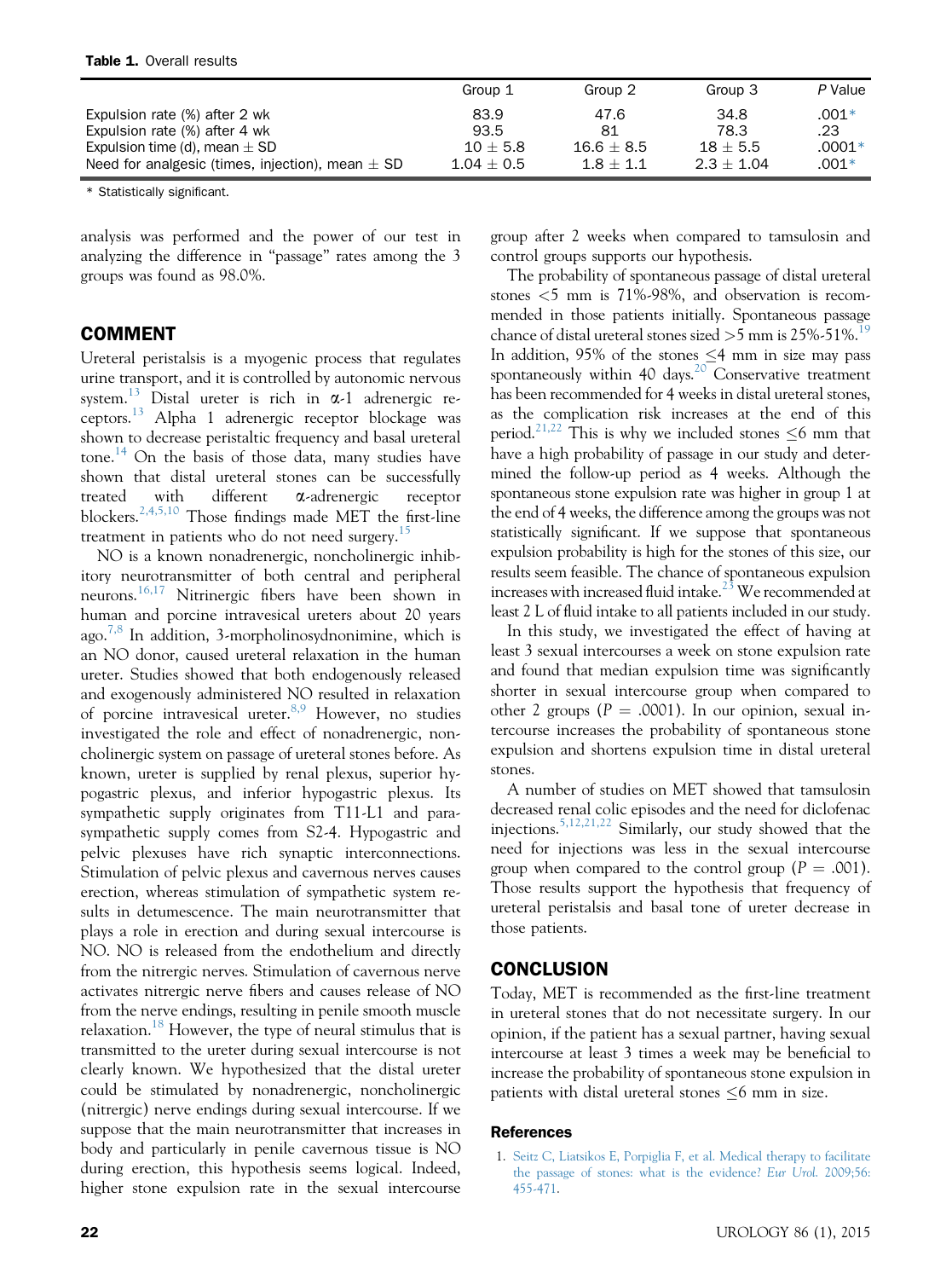- <span id="page-4-0"></span>2. [Liatsikos EN, Katsakiori PF, Assimakopoulos K, et al. Doxazosin for](http://refhub.elsevier.com/S0090-4295(15)00347-7/sref2) [the management of distal-ureteral stones.](http://refhub.elsevier.com/S0090-4295(15)00347-7/sref2) J Endourol. 2007;21: [538-541.](http://refhub.elsevier.com/S0090-4295(15)00347-7/sref2)
- 3. [Hollingsworth JM, Rogers MA, Kaufman SR, et al. Medical therapy](http://refhub.elsevier.com/S0090-4295(15)00347-7/sref3) [to facilitate urinary stone passage: a meta-analysis.](http://refhub.elsevier.com/S0090-4295(15)00347-7/sref3) Lancet. 2006;368: [1171-1179.](http://refhub.elsevier.com/S0090-4295(15)00347-7/sref3)
- 4. [Lojanapiwat B, Kochakarn W, Suparatchatpan N,](http://refhub.elsevier.com/S0090-4295(15)00347-7/sref4) [Lertwuttichaikul K. Effectiveness of low-dose and standard-dose](http://refhub.elsevier.com/S0090-4295(15)00347-7/sref4) [tamsulosin in the treatment of distal ureteric stones: a randomized](http://refhub.elsevier.com/S0090-4295(15)00347-7/sref4) controlled study. J Int Med Res[. 2008;36:529-536](http://refhub.elsevier.com/S0090-4295(15)00347-7/sref4).
- 5. [Al-Ansari A, Al-Naimi A, Alobaidy A, et al. Ef](http://refhub.elsevier.com/S0090-4295(15)00347-7/sref5)ficacy of tamsulosin [in the management of lower ureteral stones: a randomized double](http://refhub.elsevier.com/S0090-4295(15)00347-7/sref5)[blind placebo-controlled study of 100 patients.](http://refhub.elsevier.com/S0090-4295(15)00347-7/sref5) Urology. 2010;75: [4-7](http://refhub.elsevier.com/S0090-4295(15)00347-7/sref5).
- 6. [Obara K, Takeda M, Shimura H, et al. Alpha-1 adrenoreceptor](http://refhub.elsevier.com/S0090-4295(15)00347-7/sref6) [subtypes in the human ureter. Characterization by RT-PCR and in](http://refhub.elsevier.com/S0090-4295(15)00347-7/sref6) situ hybridization. J Urol[. 1996;155\(suppl\):472A; abstract:646](http://refhub.elsevier.com/S0090-4295(15)00347-7/sref6).
- 7. [Smet PJ, Edyvane KA, Jonavicius J, Marshall VR. Colocalization of](http://refhub.elsevier.com/S0090-4295(15)00347-7/sref7) [nitric oxide synthase with vasoactive intestinal peptide, neuropep](http://refhub.elsevier.com/S0090-4295(15)00347-7/sref7)[tide Y, and tyrosine hydroxylase in nerves supplying the human](http://refhub.elsevier.com/S0090-4295(15)00347-7/sref7) ureter. J Urol[. 1994;152:1292-1296.](http://refhub.elsevier.com/S0090-4295(15)00347-7/sref7)
- 8. [Hernandez M, Prieto D, Orensanz LM, et al. Nitric oxide is involved](http://refhub.elsevier.com/S0090-4295(15)00347-7/sref8) [in the non-adrenergic, non-cholinergic inhibitory neurotransmis](http://refhub.elsevier.com/S0090-4295(15)00347-7/sref8)[sion of the pig intravesical ureter.](http://refhub.elsevier.com/S0090-4295(15)00347-7/sref8) Neurosci Lett. 1995;186:33-36.
- 9. [Stief CG, Taher A, Meyer M, et al. A possible role of nitric oxide](http://refhub.elsevier.com/S0090-4295(15)00347-7/sref9) [\(NO\) in the relaxation of renal pelvis and ureter.](http://refhub.elsevier.com/S0090-4295(15)00347-7/sref9) J Urol. 1993;149: [492A.](http://refhub.elsevier.com/S0090-4295(15)00347-7/sref9)
- 10. [De Sio M, Autorino R, Di Lorenzo G, et al. Medical expulsive](http://refhub.elsevier.com/S0090-4295(15)00347-7/sref10) [treatment of distal ureteral stones using tamsulosin: a single-center](http://refhub.elsevier.com/S0090-4295(15)00347-7/sref10) experience. J Endourol[. 2006;20:12-16.](http://refhub.elsevier.com/S0090-4295(15)00347-7/sref10)
- 11. [Porpiglia F, Ghignone G, Fioric C, et al. Nifedipine versus tamsu](http://refhub.elsevier.com/S0090-4295(15)00347-7/sref11)[losin for the management of lower ureteral stones.](http://refhub.elsevier.com/S0090-4295(15)00347-7/sref11) J Urol. 2004;172: [568-571.](http://refhub.elsevier.com/S0090-4295(15)00347-7/sref11)
- 12. Hermanns T, Sauermann P, Rufi[bach K, et al. Is there a role for](http://refhub.elsevier.com/S0090-4295(15)00347-7/sref12) [tamsulosin in the treatment of distal ureteral stones of 7 mm or less?](http://refhub.elsevier.com/S0090-4295(15)00347-7/sref12) [Results of a randomized, double-blind, placebo-controlled trial.](http://refhub.elsevier.com/S0090-4295(15)00347-7/sref12) Eur Urol[. 2009;56:407-412.](http://refhub.elsevier.com/S0090-4295(15)00347-7/sref12)
- 13. Weis RM. Physiology and pharmacology of the renal pelvis and ureter. In Kavoussi LR, Novick AC, Partin AW, Peters CA, eds. Campbell's Urology, Vol. 3, 9th ed. pp. 1891-1921. Philadelphia, Pennsylvania.
- 14. [Richarson CD, Donatucci CF, Page SO, et al. Pharmacology of](http://refhub.elsevier.com/S0090-4295(15)00347-7/sref13) [tamsulosin: saturation binding isotherms and competition analysis](http://refhub.elsevier.com/S0090-4295(15)00347-7/sref13) [using cloned alpha 1-adrenergic receptors subtypes.](http://refhub.elsevier.com/S0090-4295(15)00347-7/sref13) Prostate. 1997; [33:55-59.](http://refhub.elsevier.com/S0090-4295(15)00347-7/sref13)
- 15. [Bensalah K, Pearle M, Lotan Y. Cost-effectiveness of medical](http://refhub.elsevier.com/S0090-4295(15)00347-7/sref14) [expulsive therapy using alpha blockers for the treatment of distal](http://refhub.elsevier.com/S0090-4295(15)00347-7/sref14) ureteral Stones. Eur Urol[. 2008;53:411-419.](http://refhub.elsevier.com/S0090-4295(15)00347-7/sref14)
- 16. Bredt [DS, Hwang PM, Snyder SH. Localization of nitric oxide](http://refhub.elsevier.com/S0090-4295(15)00347-7/sref15) [synthase indicating a neural role for nitric oxide.](http://refhub.elsevier.com/S0090-4295(15)00347-7/sref15) Nature. 1990;347: [768-806.](http://refhub.elsevier.com/S0090-4295(15)00347-7/sref15)
- 17. [Bredt DS, Snyder SH. Nitric oxide: a novel neuronal messenger.](http://refhub.elsevier.com/S0090-4295(15)00347-7/sref16) Neuron[. 1992;8:8-11](http://refhub.elsevier.com/S0090-4295(15)00347-7/sref16).
- 18. Lue TF. Physiology of penile erection and pathophysiology of erectile dysfunction. In Kavoussi LR, Novick AC, Partin AW, Peters CA, eds. Campbell's Urology, Vol. 1, 9th ed. pp. 718-749. Philadelphia, Pennsylvania.
- 19. [Segura JW, Preminger GM, Assimos DG, et al. Ureteral Stones](http://refhub.elsevier.com/S0090-4295(15)00347-7/sref17) [Clinical Guidelines Panel summary report on the management of](http://refhub.elsevier.com/S0090-4295(15)00347-7/sref17) ureteral calculi. J Urol[. 1997;158:1915-1921](http://refhub.elsevier.com/S0090-4295(15)00347-7/sref17).
- 20. [Miller OF, Kane CJ. Time to stone passage for observed ureteral](http://refhub.elsevier.com/S0090-4295(15)00347-7/sref18) [calculi: a guide for patient education.](http://refhub.elsevier.com/S0090-4295(15)00347-7/sref18) J Urol. 1999;162:688-690; [discussion 690-691.](http://refhub.elsevier.com/S0090-4295(15)00347-7/sref18)
- 21. [Yilmaz E, Batislam E, Basar MM, et al. The comparison and ef](http://refhub.elsevier.com/S0090-4295(15)00347-7/sref19)ficacy [of 3 different alpha-1 adrenergic blockers for distal ureteral stones.](http://refhub.elsevier.com/S0090-4295(15)00347-7/sref19) J Urol[. 2005;173:2010-2012.](http://refhub.elsevier.com/S0090-4295(15)00347-7/sref19)
- 22. [Agrawal M, Gupta M, Gupta A, et al. Prospective randomized trial](http://refhub.elsevier.com/S0090-4295(15)00347-7/sref20) comparing effi[cacy of alfuzosin and tamsulosin in management of](http://refhub.elsevier.com/S0090-4295(15)00347-7/sref20) [lower ureteral Stones.](http://refhub.elsevier.com/S0090-4295(15)00347-7/sref20) Urology. 2009;73:706-709.

23. [Dellabella M, Milanese G, Muzzonigro G. Ef](http://refhub.elsevier.com/S0090-4295(15)00347-7/sref21)ficacy of tamsulosin in [the medical management of juxtavesical ureteral stones.](http://refhub.elsevier.com/S0090-4295(15)00347-7/sref21) J Urol. [2003;170:2202-2205](http://refhub.elsevier.com/S0090-4295(15)00347-7/sref21).

## EDITORIAL COMMENT

CrossMark

The prevalence of urolithiasis in the United States has steadily increased over the past several years.<sup>1</sup> The morbidity caused by stone disease is similarly significant, as 30% of patients diagnosed with stone disease report loss of work associated with the diagnosis.[2](#page-5-0) Furthermore, when medical expulsive therapy is unsuccessful, procedural intervention often presents a significant financial burden to both the patient and practice.<sup>[3](#page-5-0)</sup> As such, and in light of health care reform with greater focus on financial responsibility, the potential therapeutic effect of lifestyle modifications such as diet and exercise remains an important consideration.<sup>[4](#page-5-0)</sup> In the accompanying article, Doluoglu et al<sup>[5](#page-5-0)</sup> hypothesize that sexual intercourse may facilitate the passage of distal ureteral stones via a nitric oxide-mediated pathway. Specifically, the authors propose that nitric oxide released in high concentrations in cavernous tissue during erection and intercourse may be released in the distal ureter as well, triggering relaxation of ureteral muscle. Indeed, previous studies have identified nitrergic fibers in the distal ureter and demonstrated a relaxant effect of NO on ureteral smooth muscle. $6,7$ 

The authors describe their observations and analysis from a prospective study of 90 men with distal ureteral stones. In the study, men randomized to sexual intercourse at least 3 times weekly demonstrated shorter time to stone passage and lesser need for analgesia than men receiving either conventional alpha-blocker therapy or symptomatic treatment alone. Although certainly interesting, many of the usual caveats apply. First, the level of compliance is difficult to confirm in such a study, particularly among control groups asked to abstain from sexual activity throughout. Similarly, it is notable that loss to follow-up was only 6% in the intercourse group compared to 23% in the alpha-blocker and control arms. Although one could consider that such a disparity in follow-up more likely favors a beneficial effect of intercourse, similar high compliance among all groups would provide a more complete picture. Finally, although the exposure tested in the analysis was sexual intercourse, the proposed mechanism would indicate that erection may be the more physiologically relevant factor.

Despite its limitations, this study has great value in again bringing to light the potential role of the nitric oxide pathway in treatment of stone disease. As thoughtful investigation tends to do, the study raises additional questions which may pave the way toward more effective therapies. Namely, is there a role for phosphodiesterase inhibitors in the medical treatment of stone disease? Preliminary investigations have shown promise in some settings, $8,9$  but additional data are necessary to better define if, when, and how treatment of the nitric oxide pathway can be effectively incorporated into clinical practice.

Jeffrey J. Tosoian, M.D., M.P.H., Department of Urology, The James Buchanan Brady Urological Institute, Johns Hopkins Hospital, Johns Hopkins Medical Institutions, Baltimore, MD

#### References

1. [Scales CD Jr, Smith AC, Hanley JM, et al. Prevalence of kidney](http://refhub.elsevier.com/S0090-4295(15)00347-7/sref1) [stones in the United States.](http://refhub.elsevier.com/S0090-4295(15)00347-7/sref1) Eur Urol. 2012;62:160.